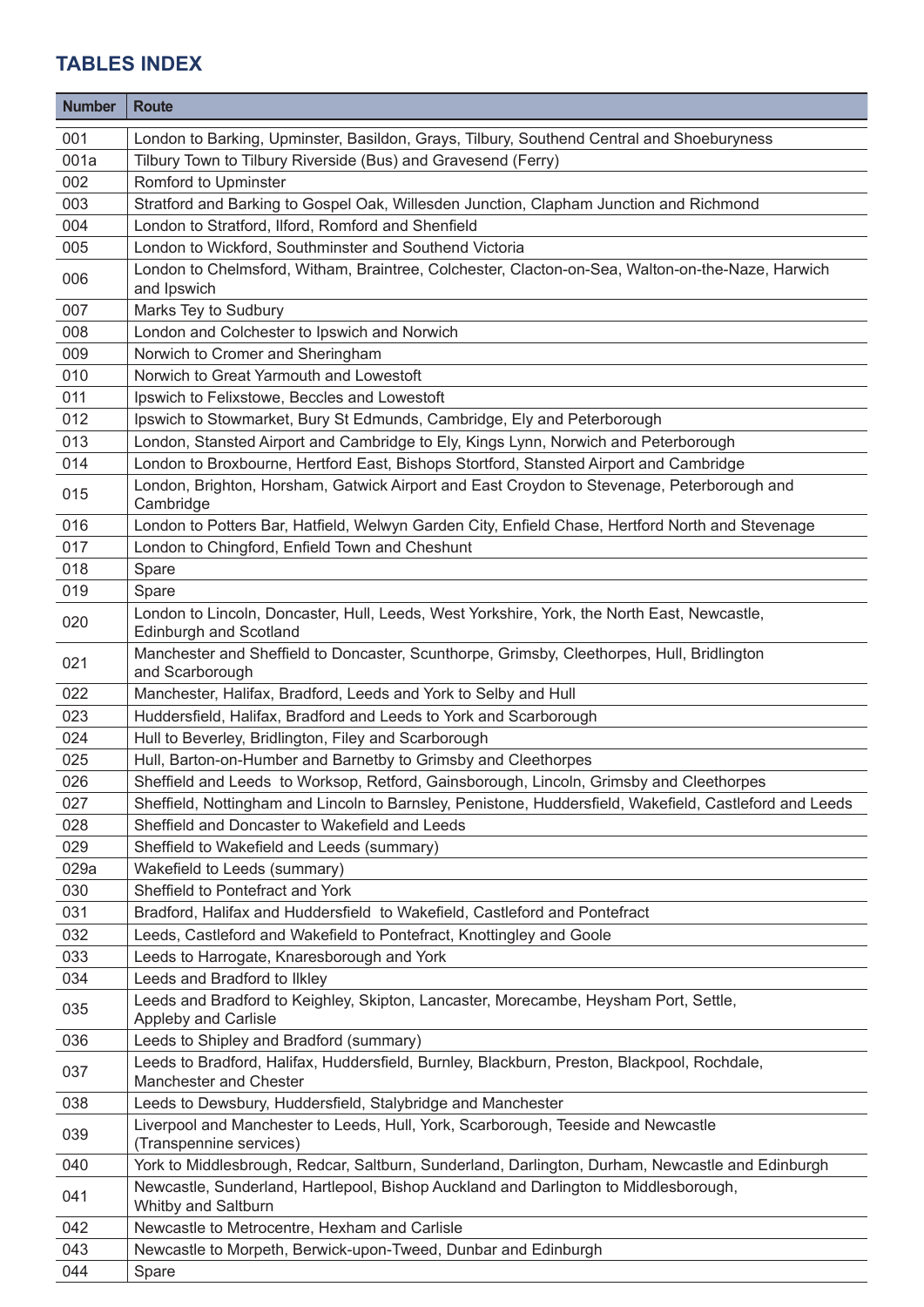| <b>Number</b> | <b>Route</b>                                                                                                                  |
|---------------|-------------------------------------------------------------------------------------------------------------------------------|
| 045           | Spare                                                                                                                         |
| 046           | Spare                                                                                                                         |
| 047           | Spare                                                                                                                         |
| 048           | Spare                                                                                                                         |
| 049           | Spare                                                                                                                         |
| 050           | Scotland, the North East, North West, Birmingham, the South Coast and South West                                              |
| 051           | London, the South Coast, Gatwick Airport, East Croydon, the Medway Towns and Sutton to St Albans,<br>Luton and Bedford        |
| 052           | London to Kettering, Corby, Leicester, Nottingham, Derby, Chesterfield and Sheffield                                          |
| 053           | Nottingham, Derby and Chesterfield to Sheffield, Manchester, Liverpool, Leeds and York                                        |
| 054           | Liverpool, Manchester, Sheffield, Nottingham, Birmingham and Leicester to Peterborough and East Anglia                        |
| 055           | Nottingham to Mansfield and Worksop                                                                                           |
| 056           | Nottingham to Derby, Matlock, Stoke-on-Trent, Crewe, Birmingham, Cardiff and Bristol                                          |
| 057           | Nottingham to Newark, Lincoln, Grimsby and Cleethorpes                                                                        |
| 058           | Nottingham to Grantham, Peterborough, Sleaford, Boston and Skegness                                                           |
| 059           | Peterborough to Spalding, Sleaford, Lincoln and Doncaster                                                                     |
| 060           | Spare                                                                                                                         |
| 061           | London to Willesden Junction, Harrow & Wealdstone and Watford Junction                                                        |
| 062           | Watford Junction to St Albans Abbey                                                                                           |
| 063           | <b>Bletchley to Bedford</b>                                                                                                   |
| 064           | London to Coventry, Birmingham, Wolverhampton, Telford and Shrewsbury                                                         |
| 065           | London to Crewe, North Wales, Manchester, Liverpool, Preston, Blackpool, Lancaster, Carlisle,<br><b>Edinburgh and Glasgow</b> |
| 066           | London, Milton Keynes and Rugby to Nuneaton, Tamworth, Lichfield, Stafford and Crewe                                          |
| 067           | London to Milton Keynes, Northampton, Rugby, Coventry and Birmingham                                                          |
| 068           | Rugby to Coventry, Birmingham and Wolverhampton                                                                               |
| 069           | Wolverhampton and Birmingham to Walsall, Cannock and Rugeley                                                                  |
| 070           | Lichfield and Sutton Coldfield to Birmingham, Longbridge, Redditch and Bromsgrove                                             |
| 071           | Leamington Spa to Coventry and Nuneaton                                                                                       |
| 072           | Leamington Spa to Warwick and Stratford-upon-Avon                                                                             |
| 073           | Leamington Spa and Stratford-upon-Avon to Birmingham, Stourbridge, Kidderminster and Worcester                                |
| 073a          | Stourbridge Junction to Stourbridge Town shuttle                                                                              |
| 074           | Birmingham to Worcester, Great Malvern and Hereford                                                                           |
| 075           | Birmingham to Shrewsbury, Machynlleth, Aberystwyth, Barmouth, Pwllheli, Wrexham, Chester and<br><b>North Wales</b>            |
| 076           | Birmingham to Stafford, Stoke-on-Trent, Crewe, Manchester and Liverpool                                                       |
| 077           | Manchester, Leeds, Liverpool, London, Birmingham, Cardiff and Crewe to Chester, Llandudno, Bangor,<br>Holyhead and Dublin     |
| 078           | Llandudno to Blaenau Ffestiniog                                                                                               |
| 079           | Spare                                                                                                                         |
| 080           | Liverpool and Birkenhead to Hooton, Ellesmere Port and Chester                                                                |
| 081           | Liverpool and Birkenhead to New Brighton, Bidston, West Kirby, Shotton and Wrexham                                            |
| 082           | Liverpool to Hunts Cross and Southport                                                                                        |
| 083           | Liverpool to Kirkby, Wigan, Ormskirk and Preston                                                                              |
| 084           | Liverpool to Huyton, St Helens, Wigan, Preston and Blackpool                                                                  |
| 085           | Liverpool to Earlestown, Warrington (Bank Quay), Newton-le-Willows and Manchester                                             |
| 086           | Liverpool to Runcorn, Warrington (Central) and Manchester                                                                     |
| 087           | Liverpool to Manchester (Summary)                                                                                             |
| 088           | Spare                                                                                                                         |
| 089           | Spare                                                                                                                         |
| 090           | Manchester to Manchester Airport                                                                                              |
| 091           | Manchester to Stockport                                                                                                       |
| 092           | Manchester and Stockport to Altrincham, Knutsford, Northwich and Chester                                                      |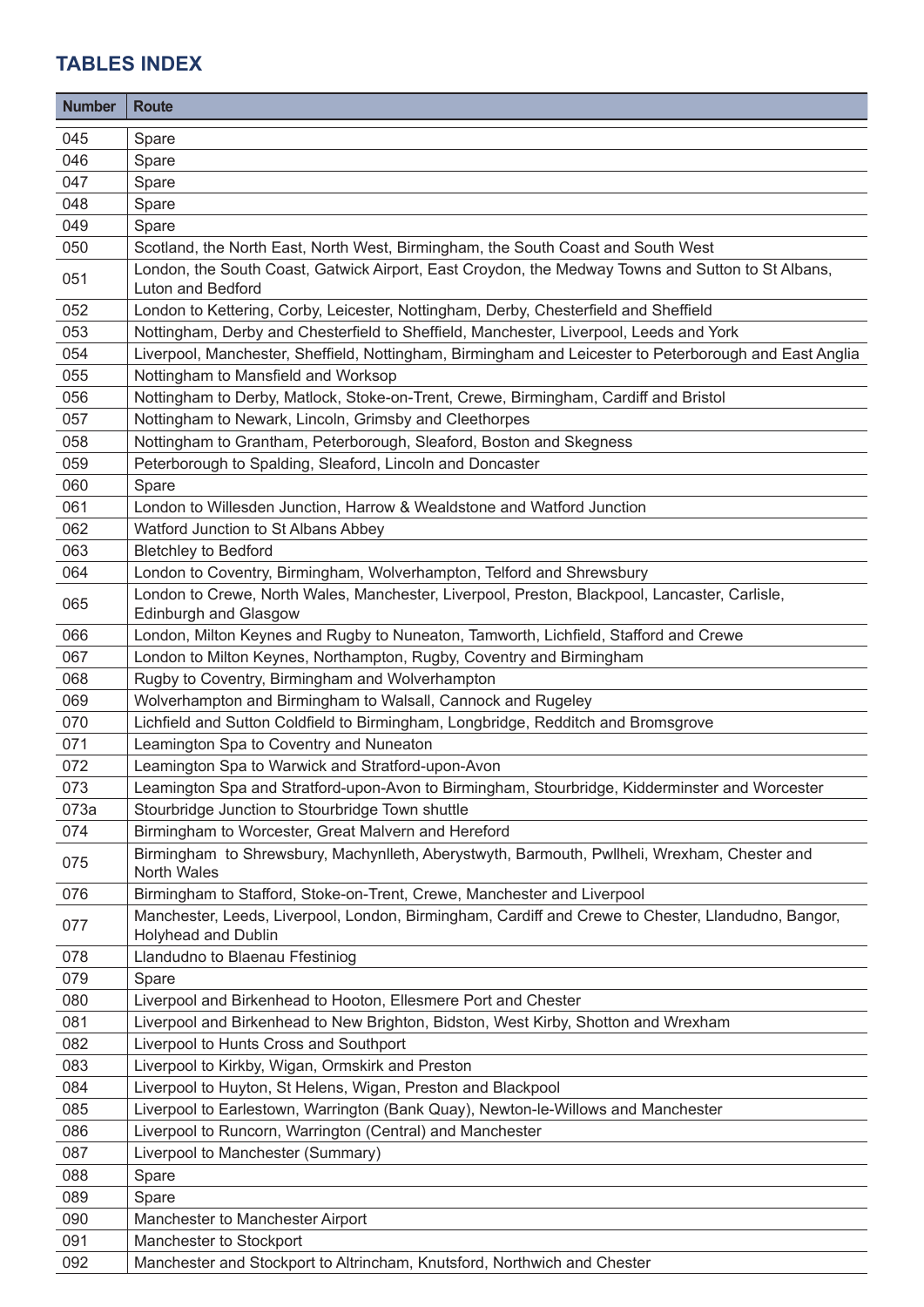| <b>Number</b> | <b>Route</b>                                                                                                                      |
|---------------|-----------------------------------------------------------------------------------------------------------------------------------|
| 093           | Manchester, Stockport and Manchester Airport to Wilmslow and Crewe                                                                |
| 094           | Manchester and Stockport to Macclesfield and Stoke-on-Trent                                                                       |
| 095           | Manchester and Stockport to Hazel Grove and Buxton                                                                                |
| 096           | Manchester to Romiley, Rose Hill, Marple, New Mills and Sheffield                                                                 |
| 097           | Manchester to Guide Bridge, Glossop and Hadfield (including Stockport to Stalybridge)                                             |
| 098           | Manchester to Stalybridge and Huddersfield                                                                                        |
| 099           | Manchester to Bolton                                                                                                              |
| 100           | Manchester, Liverpool, London, Birmingham and Preston to Lancaster, Barrow, Windermere, Carlisle,<br><b>Edinburgh and Glasgow</b> |
| 101           | Manchester and Bolton to Wigan, Kirkby, Liverpool and Southport                                                                   |
| 102           | Manchester and Bolton to Preston and Blackpool                                                                                    |
| 103           | Manchester and Bolton to Blackburn and Clitheroe                                                                                  |
| 104           | Manchester to Rochdale, Todmorden, Burnley, Accrington and Blackburn                                                              |
| 105           | Blackpool and Preston to Blackburn, Accrington, Burnley, Rochdale, Manchester, Bradford, Leeds,<br>York and Colne                 |
| 106           | Lancaster and Carnforth to Morecambe and Heysham Port                                                                             |
| 107           | Barrow-in-Furness to Millom, Whitehaven, Workington, Maryport and Carlisle                                                        |
| 108           | Spare                                                                                                                             |
| 109           | Spare                                                                                                                             |
| 110           | Spare                                                                                                                             |
| 111           | Spare                                                                                                                             |
| 112           | London to Amersham and Aylesbury                                                                                                  |
| 113           | London to High Wycombe, Aylesbury, Bicester, Oxford, Banbury, Leamington Spa,<br>Stratford-upon-Avon and Birmingham               |
| 114           | Spare                                                                                                                             |
| 115           | Reading, Oxford and Banbury to Leamington Spa and Birmingham (Summary)                                                            |
| 116           | London to Ealing Broadway, Greenford, Heathrow Airport, Slough, Maidenhead, Twyford and Reading                                   |
| 117           | Slough to Windsor & Eton Central                                                                                                  |
| 118           | Maidenhead to Bourne End and Marlow                                                                                               |
| 119           | Twyford to Henley-on-Thames                                                                                                       |
| 120           | Reading to Basingstoke                                                                                                            |
| 121           | London to Reading (summary of first, fast and last services)                                                                      |
| 122           | London and Reading to Newbury, Bedwyn and Westbury                                                                                |
| 123           | London and Reading to Didcot Parkway, Oxford and Banbury                                                                          |
| 124           | London and Reading to Oxford, Evesham, Worcester, Great Malvern and Hereford                                                      |
| 125           | London and Reading to Swindon, Cheltenham Spa, Bath, Bristol, Weston-super-Mare, Cardiff,<br>Swansea and West Wales               |
| 126           | Cardiff to Bridgend, Maesteg, Swansea, Carmarthen, Tenby, Pembroke Dock, Milford Haven,<br><b>Fishguard and Rosslare</b>          |
| 127           | Cardiff to Penarth, Barry, Bridgend, Coryton, Caerphilly, Rhymney, Pontypridd, Treherbert,<br>Aberdare and Merthyr Tydfil         |
| 128           | Cardiff to Newport and Ebbw Vale                                                                                                  |
| 129           | Spare                                                                                                                             |
| 130           | Swansea, Carmarthen and Llanelli to Llandovery, Llandrindod and Shrewsbury                                                        |
| 131           | Swansea and Cardiff to Hereford, Shrewsbury, Crewe, Manchester, Wrexham, Chester and North Wales                                  |
| 132           | Cardiff, Newport and Bristol to Gloucester, Cheltenham Spa, Worcester, Great Malvern and Birmingham                               |
| 133           | Cardiff, Worcester, Bristol and Swindon to Westbury, Yeovil, Weymouth, Salisbury,<br>Southampton and Portsmouth                   |
| 134           | Cardiff, Newport, Severn Beach and Avonmouth to Bristol, Weston-super-Mare and Taunton                                            |
| 135           | London, Reading, Cardiff, Bristol and Taunton to Exeter, Torbay, Plymouth and Penzance                                            |
| 136           | Exmouth to Exeter, Paignton, Okehampton and Barnstaple                                                                            |
| 137           | Plymouth to Gunnislake                                                                                                            |
| 138           | Liskeard to Looe                                                                                                                  |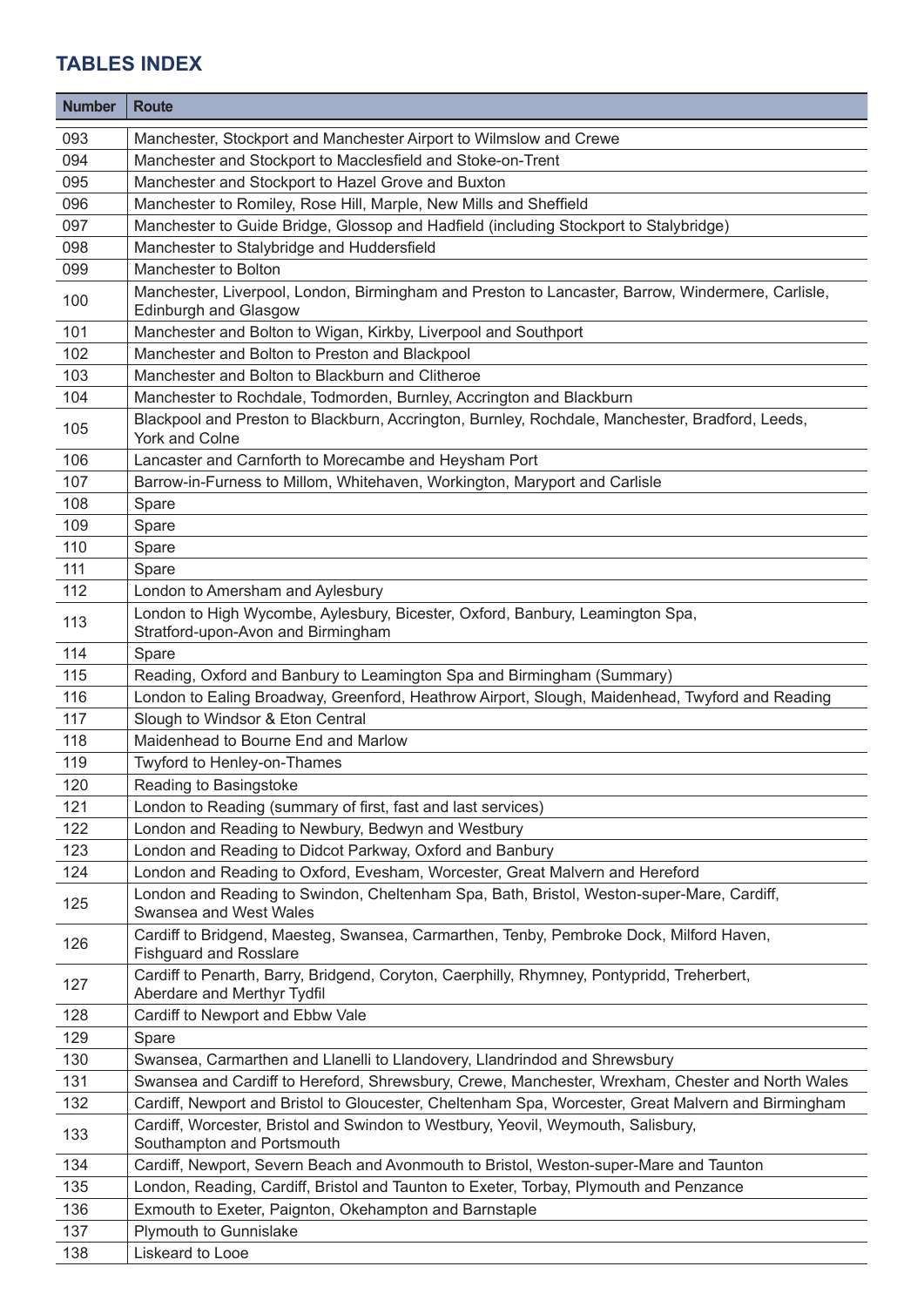| <b>Number</b> | <b>Route</b>                                                                                                        |
|---------------|---------------------------------------------------------------------------------------------------------------------|
| 139           | Par to Newquay                                                                                                      |
| 140           | Truro to Falmouth                                                                                                   |
| 141           | Penzance and St Erth to St Ives                                                                                     |
| 142           | Spare                                                                                                               |
| 143           | Spare                                                                                                               |
| 144           | Spare                                                                                                               |
| 145           | Spare                                                                                                               |
| 146           | Spare                                                                                                               |
| 147           | Spare                                                                                                               |
| 148           | Spare                                                                                                               |
| 149           | Spare                                                                                                               |
| 150           | Reading, Farnham and Aldershot to Guildford, Dorking, Redhill and Gatwick Airport                                   |
| 151           | London to Staines, Windsor & Eton Riverside, Weybridge, Ascot, Aldershot and Reading                                |
| 152           | London to Woking, Guildford, Aldershot, Farnham, Alton and Basingstoke                                              |
| 152a          | Ash Vale to Aldershot and Farnham (Summary)                                                                         |
| 153           | London to Salisbury, Westbury, Yeovil, Axminster and Exeter                                                         |
| 153a          | Yeovil Junction to Yeovil Pen Mill                                                                                  |
| 154           | London to Winchester, Fareham, Portsmouth, Southampton, Lymington, Yarmouth (IOW),<br>Bournemouth and Weymouth      |
| 155           | London to Haslemere, Havant and Portsmouth                                                                          |
| 156           | Portsmouth, Havant and Fareham to Southampton and Salisbury                                                         |
| 157           | Portsmouth to Havant (summary)                                                                                      |
| 158           | Portsmouth to Ryde, Sandown and Shanklin                                                                            |
| 159           | Spare                                                                                                               |
| 160           | London to Putney, Hounslow, Richmond, Twickenham and Kingston                                                       |
| 161           | London to Wimbledon, Kingston, Shepperton, Surbiton, Hampton Court, Guildford, Chessington,<br>Epsom and Dorking    |
| 162           | London, West Croydon and Sutton to Epsom, Leatherhead, Effingham Junction, Guildford,<br>Dorking and Horsham        |
| 163           | London to Tulse Hill, Streatham, Wimbledon and Sutton                                                               |
| 164           | London to East/West Croydon, Sutton, Epsom Downs and Epsom via Balham and Selhurst                                  |
| 165           | London to Beckenham Junction and West Croydon via Crystal Palace                                                    |
| 166           | London to Crystal Palace, Norwood Junction, East and West Croydon via Forest Hill                                   |
| 167           | Highbury & Islington to Canada Water, Peckham Rye, Clapham Junction, New Cross,<br>Crystal Palace and West Croydon  |
| 168           | Watford Junction to Clapham Junction and East Croydon                                                               |
| 169           | Spare                                                                                                               |
| 170           | Thameslink services (Summary of through services between key stations via Central London)                           |
| 171           | London and Croydon to Oxted, East Grinstead and Uckfield                                                            |
| 172           | London and Croydon to Purley, Caterham, Coulsdon and Tattenham Corner                                               |
| 173           | London and Croydon to Redhill, Reigate, Tonbridge, Gatwick Airport and Three Bridges                                |
| 174           | London, Croydon and Gatwick Airport to Crawley and Horsham                                                          |
| 175           | London, Croydon and Gatwick Airport to Haywards Heath and Brighton                                                  |
| 176           | London, Croydon, Gatwick Airport and Brighton to Lewes, Seaford, Eastbourne, Hastings and Ashford                   |
| 177           | London, Croydon, Gatwick Airport and Brighton to Hove, Worthing and Littlehampton                                   |
| 178           | London, Croydon, Gatwick Airport, Horsham, Brighton and Worthing to Bognor Regis, Southampton and<br>Portsmouth     |
| 179           | Spare                                                                                                               |
| 180           | London to Herne Hill, Beckenham Junction, Denmark Hill, Catford, Bromley South, Orpington,<br>Swanley and Sevenoaks |
| 181           | London to Grove Park, Bromley North, Orpington and Sevenoaks                                                        |
| 182           | London to Catford Bridge, Elmers End and Hayes                                                                      |